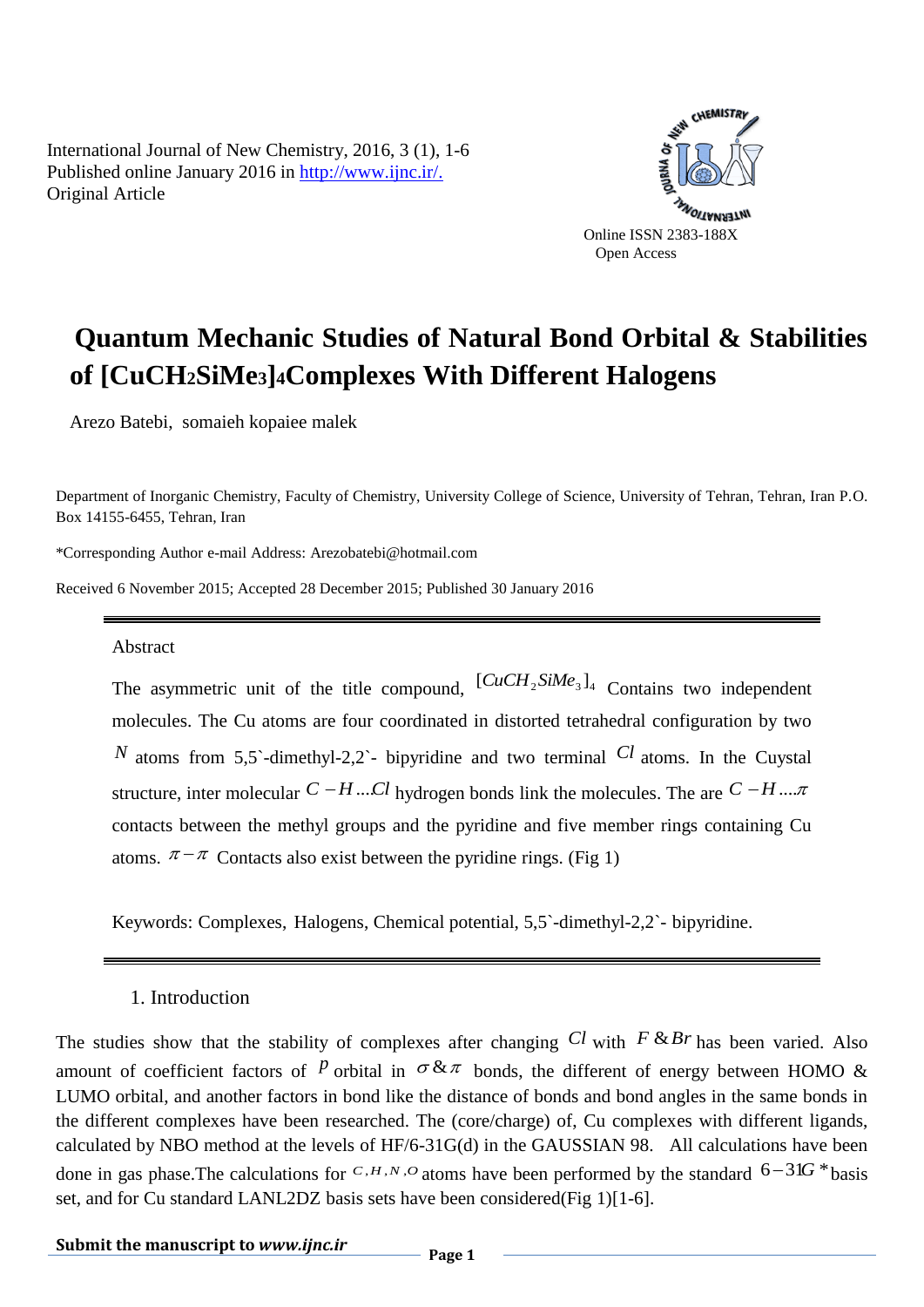

Fig 1.

Table 1. Dipole moments Value for complexes in 2 methods of HF,DFT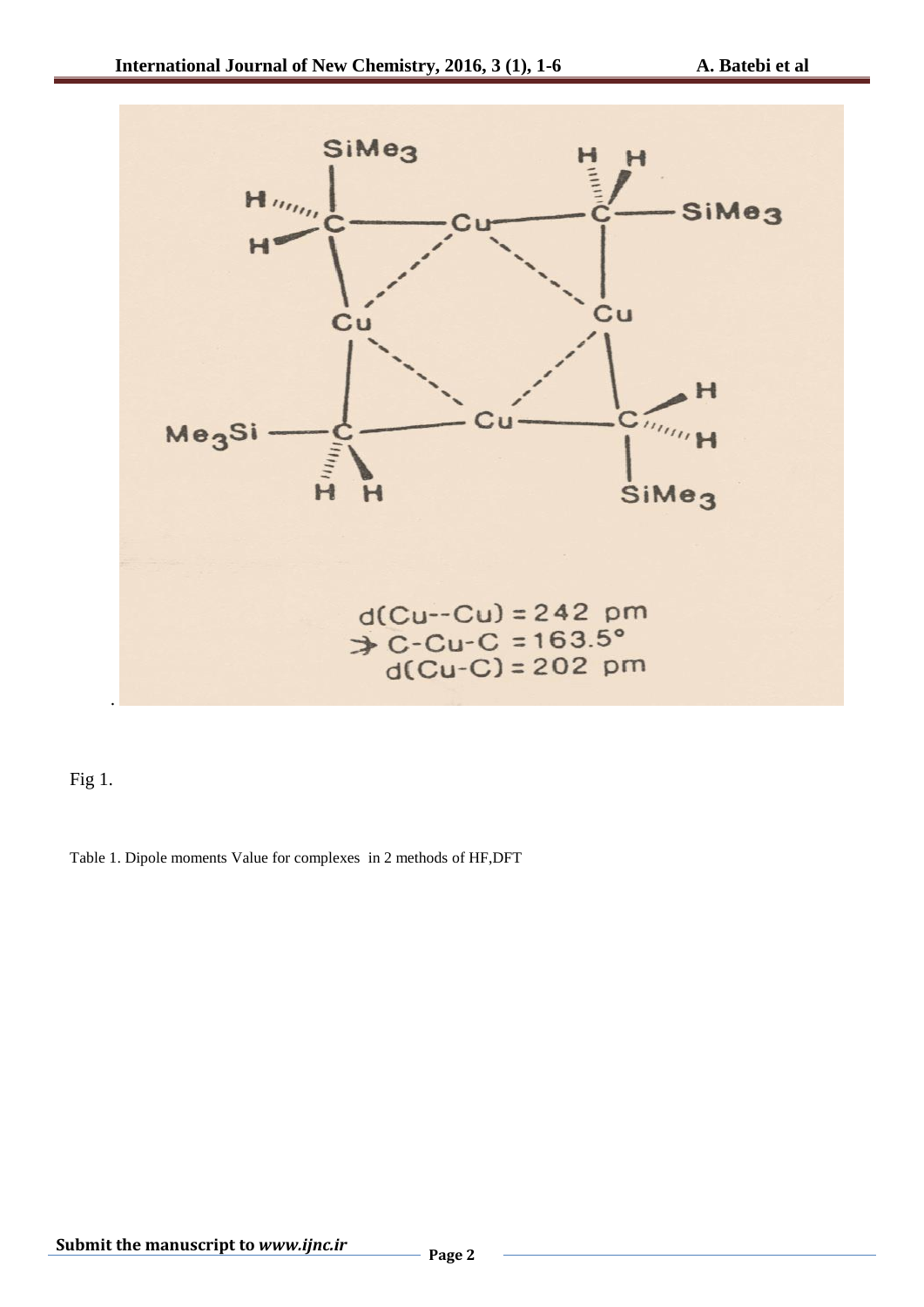|                       |                | Hartree          | Dipole        |
|-----------------------|----------------|------------------|---------------|
|                       | Energy(a.u)    | Energy(kcal/mol) | moment(Debye) |
| B3LYP-Cu-Cl           | -3380.201574   | -2121091.699     | 18.819        |
| B3LYP-Cu-Br           | -5491.726113   | -3446082.849     | 19.5355       |
| B3LYP-Cu-F            | $-3000.379101$ | $-1882751.388$   | 44.1118       |
| HF-Cu-Cl              | $-3367.613098$ | -2113192.373     | 21.3454       |
| HF-Cu-Br              | -5477.841435   | -3437370.151     | 33.7405       |
| $HF-Cu-F$             | -3007.412686   | -1887164.994     | 26.1615       |
| HF-Cu-CH3             | -2947.562735   | -1849608.88      | 24.483        |
| HF-Cu-C2H5            | -2986.786173   | $-1874221.764$   | 22.6707       |
| HF-Cu-C3H7            | -3025.683589   | -1898630.068     | 22.6438       |
| HF-Cu-C4H9            | -3064.488549   | -1898630.068     | 15.3742       |
| HF-Cu-COOH            | -3096.353871   | -1942975.988     | 19.8566       |
| HF-Cu-CO              | -3020.565291   | -1895418.313     | 31.8739       |
| HF-Cu-CN              | -3000.499067   | $-1882826.667$   | 18.8065       |
| HF-Cu-NO <sub>2</sub> | -3112.230163   | -1952938.432     | 18.2325       |
| HF-Cu-OH              | -2983.576041   | -1872207.392     |               |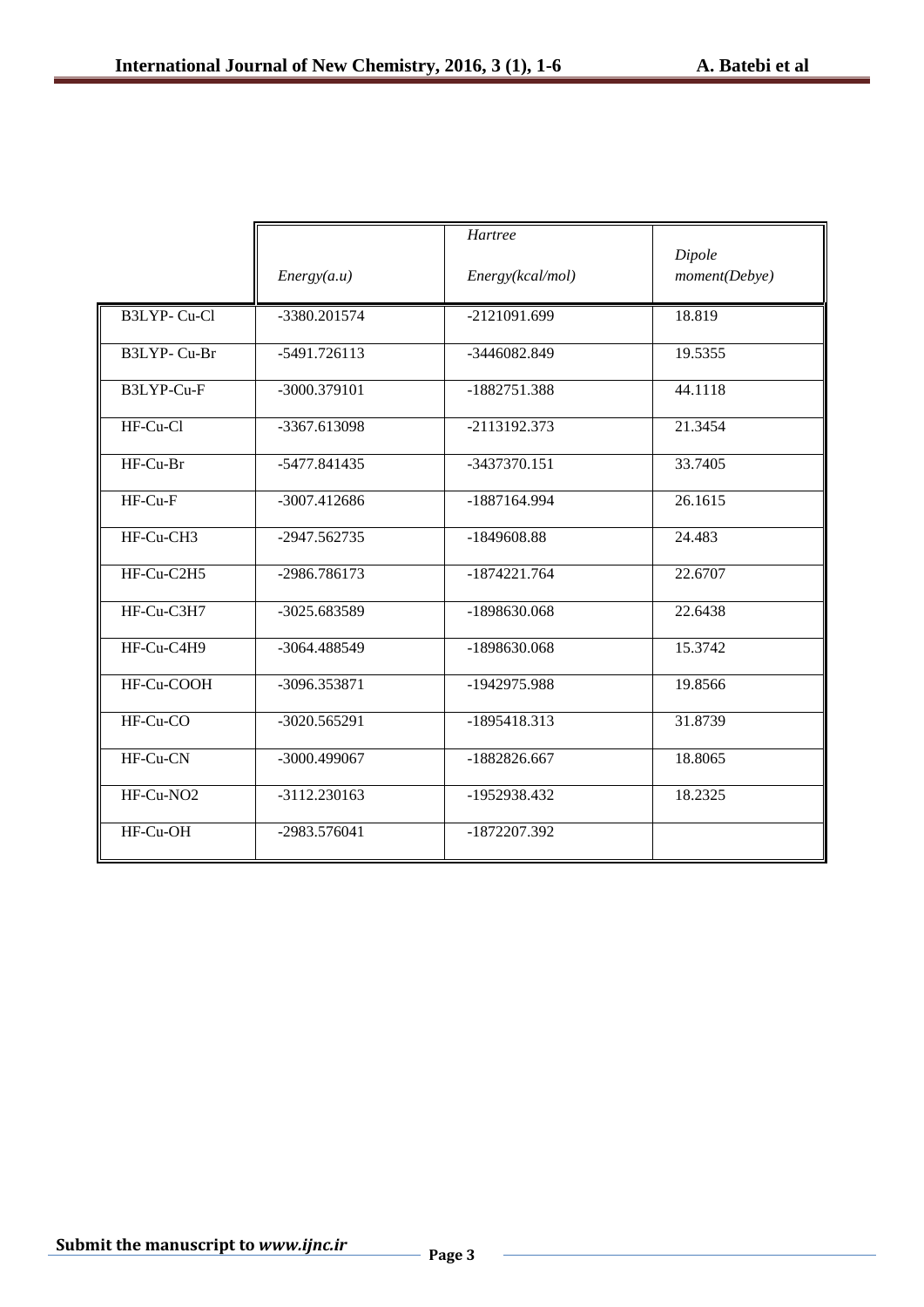### **2. Computational details**

 All Computations are performed by means of GAUSSIAN 03 packing [9]. Geometries for all compounds are computed by means of the density functional theory (DFT) with Becke's three-parameter functional (B3) plus Lee, Yang, and Parr (LYP) correlation functional. For all atoms, the standard 6-31G basis set is utilized. The structures of complexs were designed primarily using of Gauss View 5.0.8 and nanotube modeler 1.3.0.3 soft wares. The interaction effects of Fluoxetine on Fullerene were investigated

Through attachment to three different base positions. All these calculations are done under the assumption of standard state of gas phase, pressure of 1 atmosphere, and temperature of 25 degrees centigrade. The calculations are performed, using a Pentium 4 PC with a Windows 7 OS and a Core i5 processor[7-9] .

#### **3. Results**

Table 2. Show total electrons (Total) to the partial charge of the atom in the complex Cu-NO, Cu-NO2 Base Series 6-31G \* Two methods of HF, DFT

| $HF$ , $B3LYP(6-31G)$ |            |                   |                    |                  |  |  |  |
|-----------------------|------------|-------------------|--------------------|------------------|--|--|--|
|                       | $Cu-NO$    |                   | Cu-NO <sub>2</sub> |                  |  |  |  |
| Atom                  | Charge     | Total             | Charge             | Total            |  |  |  |
|                       | 0.37878    | 14.12122          | 1.01484            | 13.48516         |  |  |  |
| Cu <sub>1</sub>       | 0.92657    | 13.57343          | 0.67678            | 13.82322         |  |  |  |
|                       | $-0.40552$ | 4.40552           | $-0.4038$          | 4.4038           |  |  |  |
| O 5                   | $-0.33625$ | 4.33625           | 0.09173            | 3.90827          |  |  |  |
|                       | $-0.46768$ | 4.46768           | 0.06247            | 3.93753          |  |  |  |
| O 6                   | $-0.22333$ | 4.22333           | $-0.25715$         | 4.25715          |  |  |  |
|                       | 0.2053     | 3.7947            | $-0.43663$         | 4.43663          |  |  |  |
| O 8                   | $-0.25412$ | 4.25412           | $-0.32812$         | 4.32812          |  |  |  |
|                       | 0.25204    | 3.74796           | $-0.3409$          | 4.3409           |  |  |  |
| O 9                   | $-0.14991$ | 4.14991           | $-0.20346$         | 4.20346          |  |  |  |
|                       | $-0.44803$ | 4.44803           | $-0.3756$          | 4.3756           |  |  |  |
| O 10                  | $-0.35756$ | 4.35756           | $-0.35504$         | 4.35504          |  |  |  |
|                       | $-0.35371$ | 4.35371           | $-0.30742$         | 4.30742          |  |  |  |
| O 11                  | $-0.34366$ | 4.34366           | $-0.24714$         | 4.24714          |  |  |  |
|                       | 0.4481     |                   | $-0.21038$         |                  |  |  |  |
| O32                   | $-0.10175$ | 3.5519<br>4.10175 | $-0.163$           | 4.21038<br>4.163 |  |  |  |
|                       |            |                   |                    |                  |  |  |  |
|                       |            |                   | $-0.19894$         | 4.19894          |  |  |  |
| O33                   |            |                   | $-0.16433$         | 4.16433          |  |  |  |
|                       | 0.1415     | 2.8585            | 0.1269             | 2.8731           |  |  |  |
| C <sub>23</sub>       | 0.07511    | 2.92489           | 0.07974            | 2.92026          |  |  |  |
|                       | $-0.14776$ | 3.14776           | $-0.11014$         | 3.11014          |  |  |  |
| C <sub>24</sub>       | $-0.09457$ | 3.09457           | $-0.08658$         | 3.08658          |  |  |  |
|                       | 0.09041    | 2.90959           | 0.12166            | 2.87834          |  |  |  |
| C <sub>26</sub>       | 0.0659     | 2.9341            | 0.06815            | 2.93185          |  |  |  |
|                       | $-0.10398$ | 3.10398           | $-0.11521$         | 3.11521          |  |  |  |
| C <sub>27</sub>       | $-0.09802$ | 3.09802           | $-0.08779$         | 3.08779          |  |  |  |
|                       | 0.17207    | 2.82793           | 0.12895            | 2.87105          |  |  |  |
| C <sub>29</sub>       | 0.0812     | 2.9188            | 0.08424            | 2.91576          |  |  |  |
| C <sub>30</sub>       | 0.45225    | 2.54775           | 0.44035            | 2.55965          |  |  |  |

## **Submit the manuscript to** *www.ijnc.ir* Page 4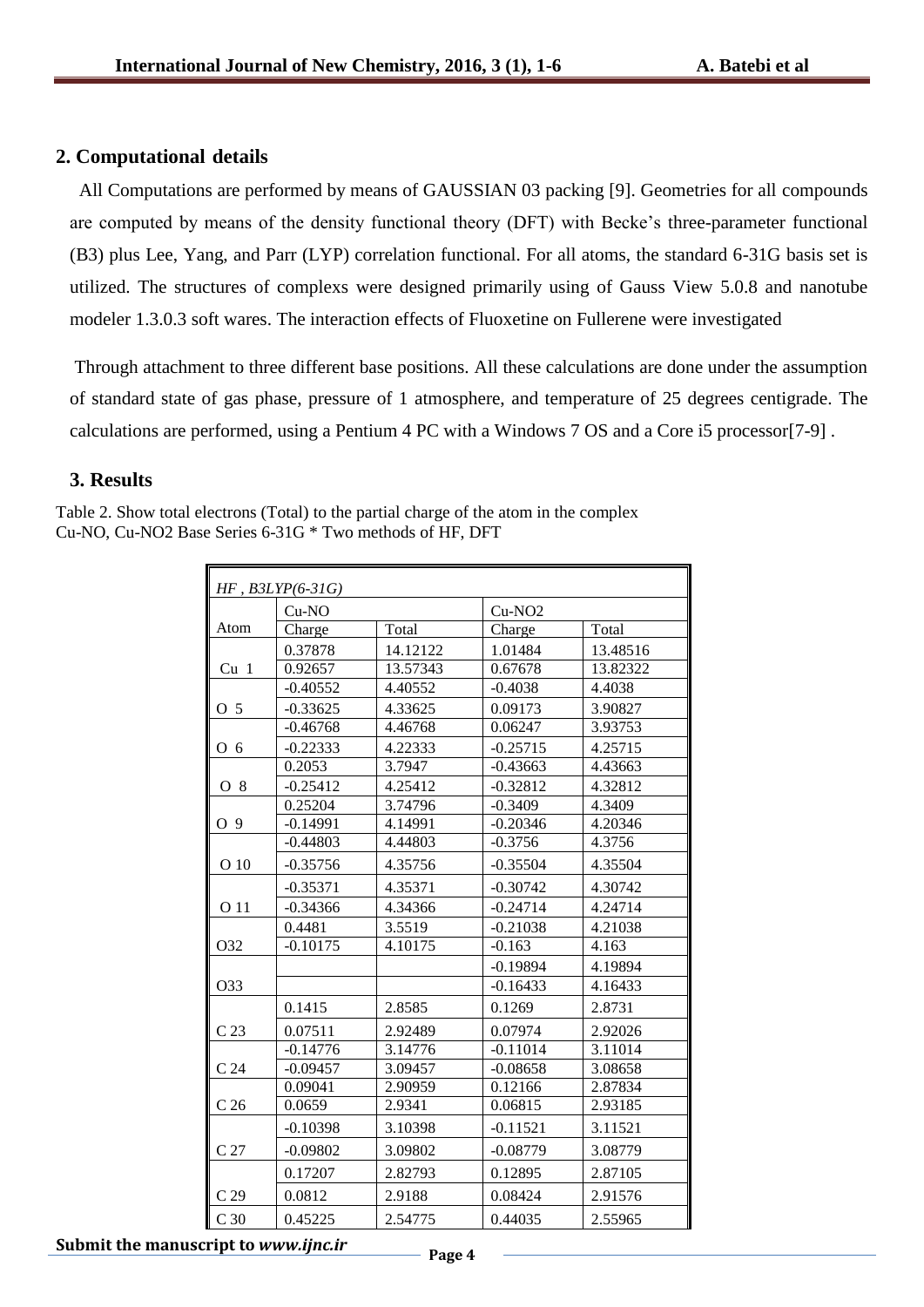|                | 0.39938    | 2.60062 | 0.38734    | 2.61266 |
|----------------|------------|---------|------------|---------|
|                | 0.33187    | 3.16813 | 0.31058    | 3.18942 |
| N 31           | 0.07434    | 3.42566 | 0.2506     | 3.2494  |
|                | $-0.35305$ | 3.85305 | $-0.38411$ | 3.88411 |
| N <sub>2</sub> | $-0.24852$ | 3.74852 | $-0.24638$ | 3.74638 |
|                | $-0.3502$  | 3.8502  | $-0.36572$ | 3.86572 |
| N <sub>3</sub> | $-0.25555$ | 3.75555 | $-0.2646$  | 3.7646  |
|                | 0.09672    | 0.40328 | 0.10357    | 0.39643 |
| H 17           | 0.1088     | 0.3912  | 0.10995    | 0.39005 |
|                | 0.10964    | 0.39036 | 0.1111     | 0.3889  |
| H 19           | 0.11585    | 0.38415 | 0.12011    | 0.37989 |
|                | 0.1182     | 0.3818  | 0.12382    | 0.37618 |
| H 25           | 0.12065    | 0.37935 | 0.12327    | 0.37673 |
|                | 0.1233     | 0.3767  | 0.12351    | 0.37649 |
| H 28           | 0.12119    | 0.37881 | 0.12368    | 0.37632 |

#### **Acknowledgment**

We are appreciating and thanking Islamic Azad University of Yeager-e-Imam Khomeini (Rah) Share Rey.

#### **References**

[1] A.F.M.M. Rahman, R. Ali,Y. Jahng, A.A.Kadi, *Molecules*,17, 571 (2012).

[2] J.J. Shrikhande, M.B. Gawande, R.V.Jayaram, *Catal. Commun*., 9, 1010 (2008).

[3] N. Singh, J. Pandey, A. Yadav, V.Chaturvedi, S. Bhatnagar, A.N. Gaikwad,

S.K. Sinha, A. Solhy, W. Amer, M. Karkouri,R. Tahir, A. El Bouari, A. Fihri, M. Bousmina,

M. Zahouily, *J. Mol. Catal. A: Chem*., 336, 8(2011).

[4] M.A. Bigdeli, G.H. Mahdavinia, S.Jafari, H. Hazarkhani, *Catal. Commun*., 8,

2229 (2007).

[5]W.B. Yi, C. Cai, *J. Fluorine. Chem.*, 126, 1553 (2005).[67] G.H. Mahdavinia, M. Mirzazade,*E-Journal of Chemistry*, 9 (1), 49 (2012).

[6] H. Hazarkhani, P. Kumar, K.S. Kondiram,I.M. Shafi-Gadwal, *Synth. Commun*., 40, 2887 (2010).

[69] A. Hasaninejad, A. Zare, L. Balooty, M.Mehregan, M. Shekouhy, *Synth. Commun*., 40, 3488 (2010).

[7] A. Habibi, E. Sheikhhosseini, M.A.Bigdeli, S. Balalaie, E. Farrokhi, *International Journal of Organic Chemistry*, 1, 143 (2011).

[8] G.M. Ziarani, A. Badiei, A. Abbasi, Z.Farahani, *Chin. J. Chem*., 27, 1537 (2009).

[9] M.J. Frisch, G.W. Trucks, H.B. Schlegel, G.E. Scuseria, M.A. Robb, J.R. Cheeseman,

J.A. Montgomery, T. Vreven, Jr., K.N. Kudin, J.C. Burant, J.M. Millam, S.S. Iyengar, J.

### **Submit the manuscript to** *www.ijnc.ir* Page 5